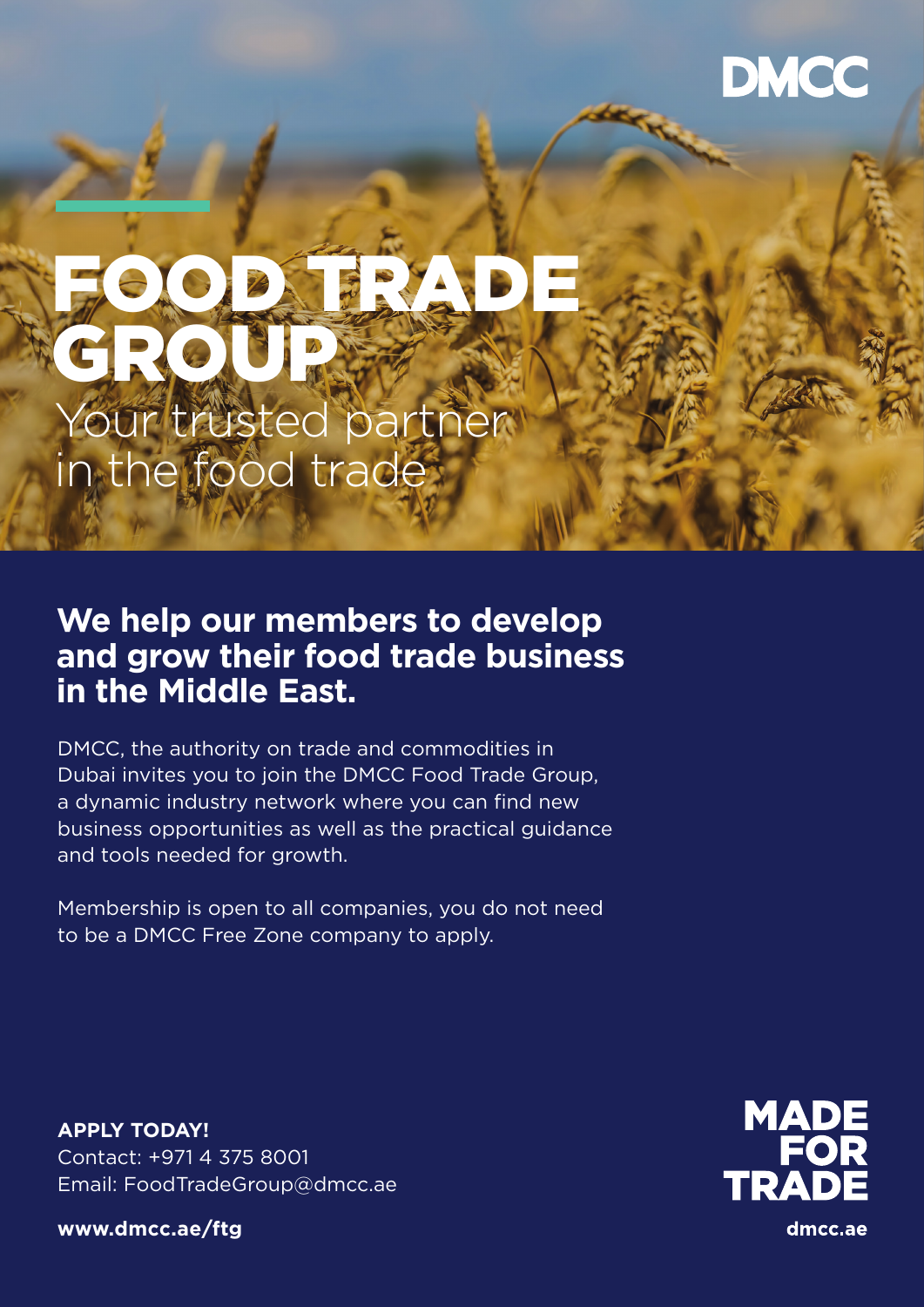# **Why the DMCC Food Trade Group?**

Food trade is a vital economic activity in the GCC, where 90% of food requirements are imported. The UAE, supported by world class logistics infrastructure acts as a key supplier for the region and other global markets.

We created the DMCC Food Trade Group because there are significant challenges facing your business. You need better ways to access finance, reduce trading risk, and maximise profit. **Discover how we can help you succeed.**

# **6 Reasons to Join**

- **Increase your Sales** by meeting customers and suppliers involved in both the food trade and related industries
- **Access to finance** via our relationships with banks and collateral/inventory based financing options
- **Mitigate risk** through better contracts and invoices that use our dispute resolution clauses
- **Gain recognition** within food trade industry by being a member
- **Gain market insight** at our events where we discuss the latest industry trends and issues
- **Access trade data** including import and export data for all agro-commodities

# **Benefits**



# **Wider Connections**

Opportunity to contact 1000+ DMCC member companies involved in the food trade industry

# **Knowledge and Training**

Food trade information sessions and seminars offered to members



# **Professional and Business Services** Various professional and business services available to members at a sizeable discount



# **Events**

Quarterly seminars and Gulfood networking events throughout the year.



# **Trade Mediation Service** Discounted rate for members to resolve food industry related disputes without having to go to court



# **Enhance your brand**

Increase awareness for your brand and company at our events and monthly member spotlight feature

# **Membership Details**

Membership is open to **all** companies, you do not need to be a DMCC Free Zone company to apply.

| <b>Membership</b>                                                                                            | <b>Benefits</b>     | Membership Fee* (AED/yr) |  |
|--------------------------------------------------------------------------------------------------------------|---------------------|--------------------------|--|
| <b>DMCC Food Trade Group</b>                                                                                 | <b>All benefits</b> | 2.000                    |  |
| *Membership Fees exclude Knowledge Fee and Innovation Fee, AED 20.00<br>*Exclusive of 5% VAT (if applicable) |                     |                          |  |

# **About DMCC**

Dubai is perfectly positioned at the centre of the world of trade, connecting East with West and North to South. DMCC, the world leader in global trade, is at the heart of Dubai with a mandate to develop a world class commodities hub and attract foreign direct investment. **DMCC is made for trade.**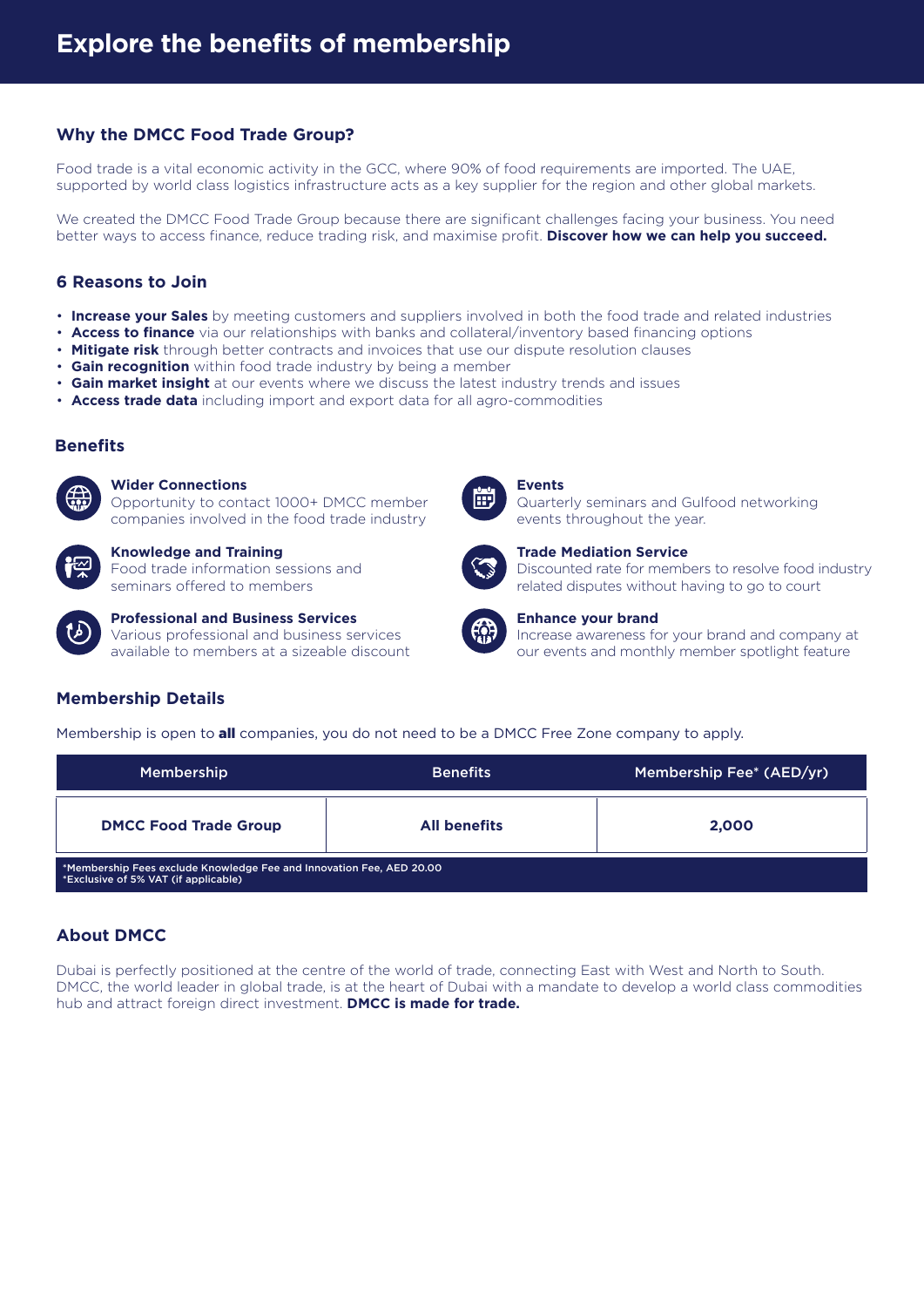# **APPLICANT DETAILS**

# PLEASE USE CAPITAL LETTERS TO FILL UP THIS FORM

| Company /<br><b>Organisation Name</b>                              |                |                                             | <b>Company License /</b><br><b>Registration Number</b> |  |
|--------------------------------------------------------------------|----------------|---------------------------------------------|--------------------------------------------------------|--|
| <b>Address of office</b><br>(please give full<br>location details) |                |                                             | <b>VAT Number</b>                                      |  |
| P.O. Box                                                           | <b>Country</b> |                                             | <b>Website</b>                                         |  |
| <b>Coordinator's Name</b>                                          |                | <b>Coordinator's</b><br><b>Office Phone</b> |                                                        |  |
| <b>Coordinator's</b><br><b>Email</b>                               |                | <b>Coordinator's</b><br><b>Mobile Phone</b> |                                                        |  |

# **MEMBERSHIP TYPE**

**Description of business activities** (type of activities, services and commodities you trade in)

**PAYMENT INFO**

# PAYMENT SHOULD BE MADE AFTER INVOICE IS RAISED



Dubai Multi Commodities Centre Almas Tower, Jumeirah Lakes Towers Emirates NBD Jebel Ali Free Zone Branch AE060260001022116337506 EBILAEAD **(USD) Bank Account Details**

Dubai Multi Commodities Centre 1012116337501 Emirates NBD Dubai, UAE AE090260001012116337501 EBILAED **(AED) Bank Account Details**

## **SUPPORTING INFORMATION**

\*In case of renewals please submit the above documents only if the previous ones are expired.

- **Copy of valid trade license or other company/organisation official registration documents**
- **Passport copy of Manager on the trade license / registration documents**
- **Letter of authorization of signatory authority on application form (if other than the individual on the trade**
- **license/ registration documents)**
- **Tax registration certificate copy**

# **DECLARATION**

By signing this Application Form, I confirm that:

- I have read and agree to be bound by the Terms and Conditions;
- the company/organisation named above meets the Membership Criteria; and
- I have the authority to bind the company/organisation.

| Signature | <b>Print Name</b> | Company Stamp (If applicable) |
|-----------|-------------------|-------------------------------|
|           |                   |                               |
|           |                   |                               |
| Position  | Date              |                               |
|           |                   |                               |
|           |                   |                               |

**SEND THE SCANNED COPY OF THE DULY FILLED APPLICATION FORM AND SUPPORTING DOCUMENTS TO FOODTRADEGROUP@DMCC.AE**